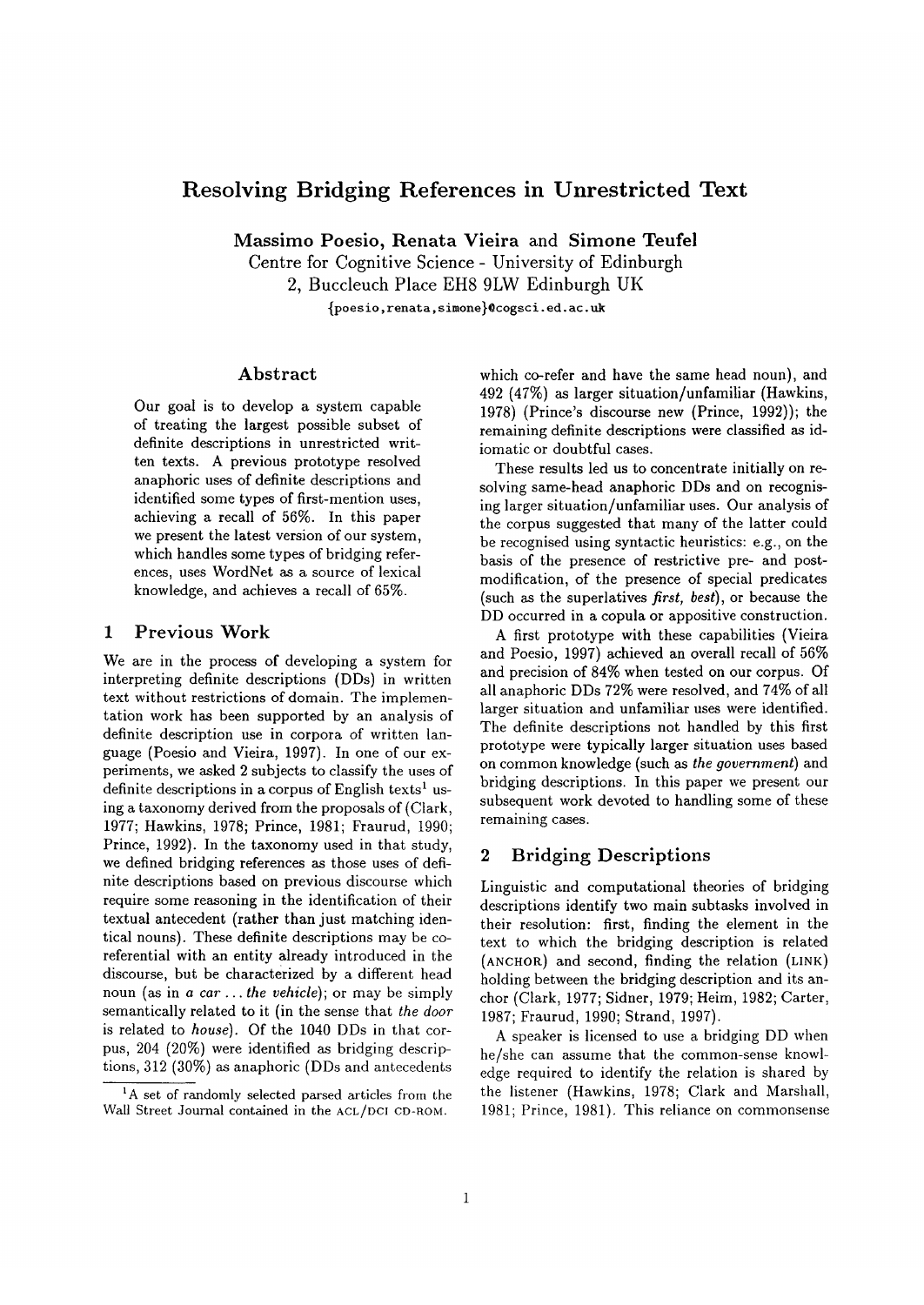knowledge means that, in general, a system could only resolve bridging references when supplied with an adequate knowledge base; for this reason, the typical way of implementing a system for resolving bridging references has been to restrict the domain and feeding the system with hand-tailored world knowledge. (This approach is discussed in detail in (Carter, 1987)). In order to get a system capable of performing on unrestricted text, we decided to use WordNet (WN) (Miller, 1993) as an approximation of a knowledge base containing generic information, and to supplement it with heuristics to handle those cases which WN couldn't handle.

Vieira and Teufel (1997) analyzed the corpus to identify the cases of bridging descriptions that could be resolved using WordNet, those for which we could use heuristics, and those that couldn't be interpreted at the moment. Six classes of bridging descriptions were identified.<sup>2</sup>

Synonymy/Hyponymy/Meronymy This class (henceforth, Syn/Hyp/Mer) includes those DDs which are in a synonymy/hyponymy/meronymy relation with their anchors, i.e., the kind of semantic relation that is currently encoded in WordNet. Examples<sup>3</sup> are:

- $(1)$  a. Synonymy: *new album -- the record; three bills -- the legislation.* 
	- b. Hypernymy-Hyponymy:  $\text{rice} \text{the plant}$ ; *the daily television show -- the program.*
	- c. Meronymy (part-of relation):  $\textit{plants}$   $-\textit{the}$ *pollen; house*  $-$  *the chimney.*

Names This class includes definite descriptions that refer back to proper names such as people's and company names, as in:

 $(2)$  *Bach -- the composer; Pinkerton's Inc -- the company.* 

Compound Nouns This class includes bridging descriptions whose LINGUISTIC ANCHOR (i.e., the element in the text to which they are related) is a noun occurring as part of a compound noun other than the head. Examples include:

(3) stock market crash -- the markets; discount *packages -- the discounts.* 

Events These are cases where the linguistic anchors of DDs are not NPs but VPs or sentences. Examples are:

| <b>Class</b>           | Total               | %    |
|------------------------|---------------------|------|
| Syn/Hyp/Mer            | $\frac{12}{14}{12}$ | 19%  |
| <b>Names</b>           | 49                  | 24%  |
| <b>Compound Nouns</b>  | 25                  | 12%  |
| <b>Events</b>          | 40                  | 20%  |
| <b>Discourse Topic</b> | 15                  | 7%   |
| <b>Inference</b>       | 37                  | 18%  |
| <b>Total</b>           | $\overline{204}$    | 100% |

|  | Table 1: Distribution of types of bridging DDs |  |  |  |
|--|------------------------------------------------|--|--|--|
|  |                                                |  |  |  |

(4) Individual investors and professional money managers *contend.* - They make the argu*ment* ...; Kadane Oil Co. *is currently drilling two wells and putting money into three others. -- The activity ...* 

Discourse Topic There are some cases of DDs which are related to the (often implicit) discourse topic (in the sense of (Reinhart, 1981)) of a text, rather than to some specific NP or VP. For instance,

(5) *the industry* (in a text whose discourse topic is oil companies); *the first half(in* a text whose discourse topic is a concert).

Inference We collect in this class all the cases of bridging descriptions whose relation with their NP anchor was based on more complex inferential relations: for example, cases in which the relation between the anchor and the DD was of reason, cause, consequence, or set-membership:

 $(6)$  *last week's earthquake -- the suffering people are going through; Democratics/Republicans -- the two sides.* 

The relative importance of these classes in our corpus is shown in Table 1. This classification is based on what we took to be the main linking relation for each of the 204 bridging DDs in the corpus<sup>4</sup>.

## **3 Resolution of** Bridging **Descriptions**

We used Vieira and Teufel's analysis as the basis for the implementation of a second prototype. In this section we discuss how this prototype handles the different types of bridging descriptions.

### 3.1 Bridging DDs and WordNet

We implemented a WordNet interface that reports a possible semantic link between two nouns when one

<sup>&</sup>lt;sup>2</sup>We should stress that this classification is primarily motivated by processing considerations.

 $3$ Note that the examples in  $(1a)$  and  $(1b)$  are classified as bridging even though the relation is of co-reference.

<sup>&</sup>lt;sup>4</sup>One problem with bridging references is that they are often related to more than one antecedent in the discourse (Poesio and Vieira, 1997).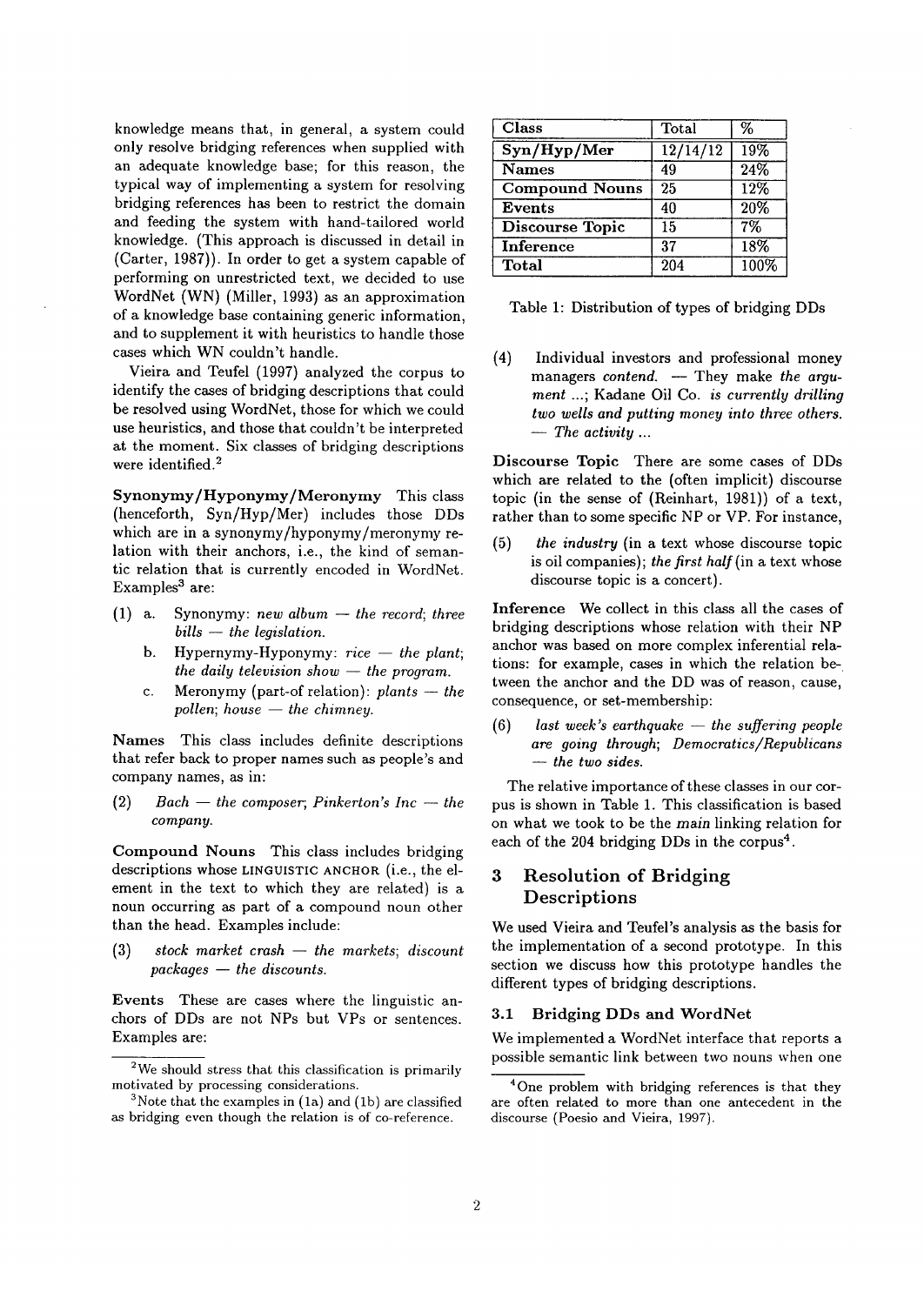of the following is true:

- The nouns are in the same synset ( $=$  synonyms of each other), as in  $suit - law suit$ .
- The nouns are in direct hyponymy relation with each other, for instance,  $dollar - current$ .
- There is a direct or indirect meronymy between them. Indirect meronymy holds when a concept inherits parts from its hypernyms, like *car* inherits the part *wheel* from its hypernym *wheeled\_vehicle.*
- Due to WordNet's idiosyncratic encoding, it is often necessary to look for a semantic relation between *coordinate sisters,* i.e. hyponyms of the same hypernym, such as *home* -- *house* which are hyponyms of *housing, lodging.*

Sometimes, if a relation between two head nouns is not encoded in WN directly, the semantic closeness might be found through the compound nouns made up of them. Thus, for a pair such as *record, album*  we find synonymy between *record\_album* and *album.* 

We ran a test in which WordNet was used to identify the DD's anchors. For each of the 204 bridging DDs in our corpus, we considered the NPs in the previous five sentences as a potential anchor<sup>5</sup>, and queried WN with the DD and potential anchor pair.

WordNet reported a possible relation for 107 of the 204 DDs. Often, more than one link was found between a DD and a potential anchor,<sup>6</sup> and sometimes links could be found with more than one potential anchor in the previous five sentences. Only in 34 of these 107 cases we found at least one appropriate anchor linking relation, and only in 21 cases we found only appropriate anchors (for 13 there was a mixture of suitable and unsuitable anchors).

Of these 34 DDs for which a correct anchor was found, only 18 were among those we had classified as Syn/Hyp/Mer. In 8 of these 18 cases, WordNet found a link with an anchor that was not the one we had identified manually, but which was still valid; for instance, we identified the link *pound* – the cur*rency* which was not found in WordNet, whereas our automatic search found *sterling*  $-$  the currency).

The 16 remaining relations were found for DDs that we had not classified as Syn/Hyp/Mer: for instance, whereas we had classified the DD *the population as*  belonging to the class of DDs based on names having as anchor *Koreans,* our implementation found a WordNet relation for the pair *nation* – the popu*lation;* the system also found a few relations with proper names, such as  $Bach - the composer$ .

In the following tests we have considered only direct meronymy, as indirect meronymy presented extreme low recall and precision at a very expensive computational cost.

In order to reduce the number of false positives (86 out of 107)<sup>7</sup>, we tried using a stack-based approach towards finding potential anchors in the previous sentences, as suggested in (Sidner, 1979); i.e., the system would go back one sentence at a time, and stop as soon as a relation with a potential anchor was found, rather than trying to find all possible links. As a result, we found exactly one correct anchor for 30 DDs, slightly improving our results (76 false positives).

| Class         | Total | Right | Wrong | р   |
|---------------|-------|-------|-------|-----|
| Syn           |       |       |       | 36% |
| Hyp           | 59    | 18    | 42    | 30% |
| Mer           | 6     | 2     |       | 33% |
| <b>Sister</b> | 30    | 6     | 24    | 20% |
| Total         | 106   | 30    | 76    | 28% |

| Table 2: Analysis of the anchors found in WN |  |  |
|----------------------------------------------|--|--|
|----------------------------------------------|--|--|

Table 2 shows the distribution of the different semantic relations between DDs and the anchors found by our stack-based search. It presents precision figures  $(P)$  related to each type of relation<sup>8</sup>. Sister relations are the least satisfactory ones.

We tested, in particular, whether WordNet encoded a semantic link between the 38 syn/hyp/mer relations in our corpus (just described) plus other 32 relations extracted from a second corpus study (Poesio and Vieira, 1997). The results for the 70 DDs are summarised in Table 3. Overall recall (R) was 46%. We could have expected 100% precision, since we had manually identified the anchors, but the precision figures (P) report an error when a sister relation is found instead of the expected (syn/hyp/mer) re-

<sup>5</sup>Our system does not currently include a proper segmentation algorithm. Instead, we use a simple recency heuristic--we only consider the antecedents in the  $n$  previous sentences, where  $n$  is a constant determined empirically. In our previous work (Vieira and Poesio, 1997). we observed that 5 was the value of  $n$  which gave the best tradeoff between precision and recall.

<sup>6</sup>For instance, *transaction* and *trade* were reported to be in a hypernym relation and were also reported as coordinate sisters having as common hypernymy *commerce.* 

<sup>&</sup>lt;sup>7</sup>The anchors found for 73 of the DDs were incorrect, for the remaining 13 DDs the resulting anchors were mixed (some right/some wrong).

 $8$ We cannot estimate recall since we do not have a precise number of syn/hyp/mer anchors that should be found (as different types of anchors may allow resolution of bridging descriptions).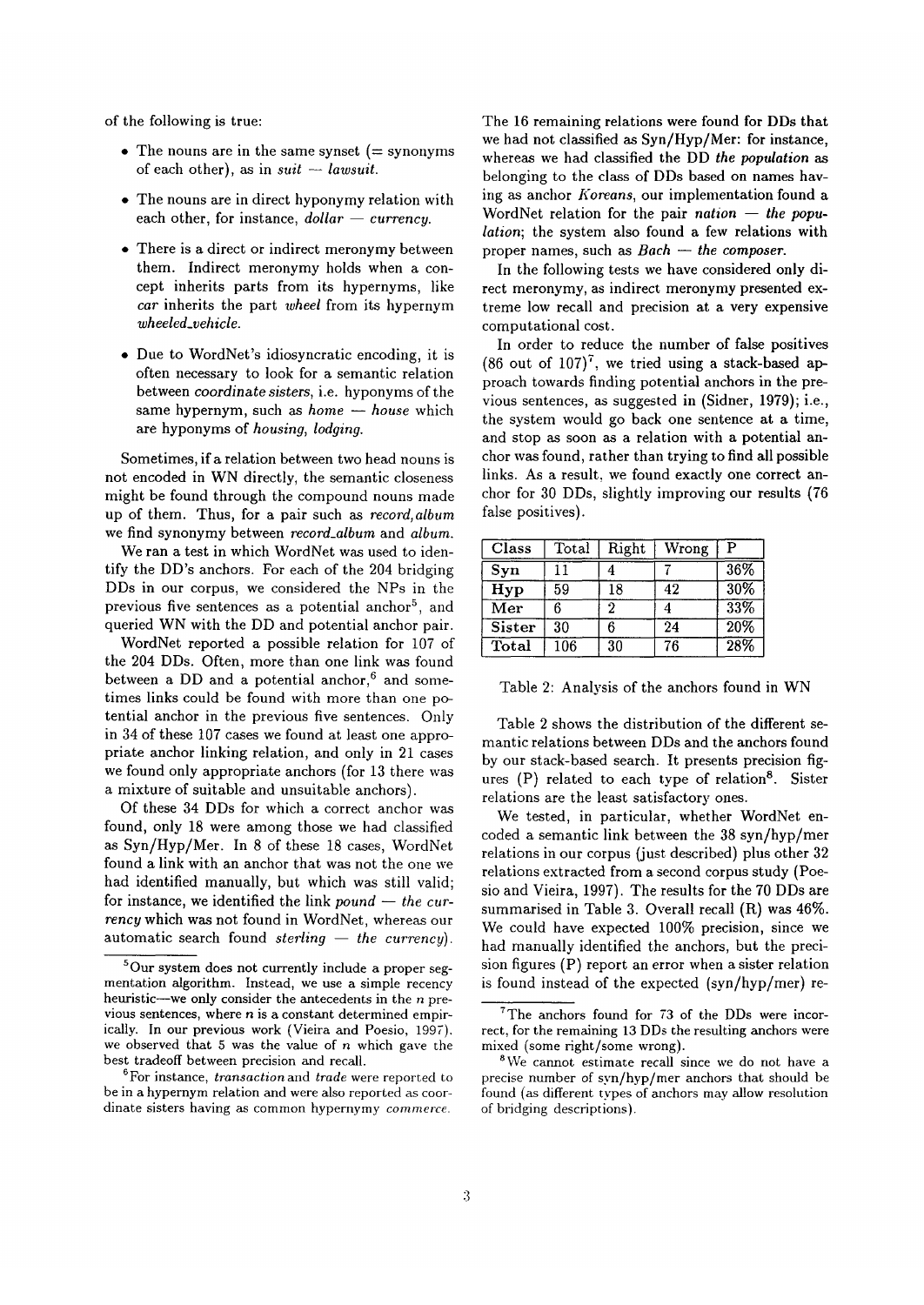lation. The poorest recall was surprisingly obtained for synonymy relations, followed by meronymy relations, as expected, since these are only partially implemented in WordNet.

| Class        | Total | In WN | Out | R.  |     |
|--------------|-------|-------|-----|-----|-----|
| Syn          | 20    |       | 13  | 35% | 71% |
| Hyp          | 32    | 18    | 14  | 56% | 94% |
| Mer          | 18    |       | 11  | 38% | 71% |
| <b>Total</b> | 70    | 32    | 38  | 46% | 84% |

Table 3: Search for semantic relations in WN

The low recall for synonymy relations may be due to the context dependent, specialized senses of sublanguage terminology (for instance, *crash, bust*  and *slump* in Economics terminology). Some nouns were not even encoded in WN (such as *newsweekly,*  spinoff). Other relations were missed due to the unexpected way in which knowledge is organised in WordNet. For example, no association was found between *house* and *walls,* because *house* is not encoded in WordNet as a hyponym of *building* but of *housing,*  and *housing* does not have a meronymy link to *wall*  whereas *building* does. Another example of counterintuitive position in the hierarchy is that of *catastrophe,* not listed as a hypernym of *earthquake,* but as its coordinate sister. This example demonstrates the problems that WordNet lexicographers faced when they had to coerce real-world concepts into a hierarchy with single, no-default inheritance: catastrophes clearly subclassify into earthquakes and floods, but minor earthquakes don't have to be catastrophic.

#### 3.2 Proper names

Definite descriptions which refer back to proper names are very common in Wall Street Journal articles. Processing such DDs involves, first, determining an entity type for each name in the text, then searching for semantic relations. If we get the entity type *person* for the a name such as *Mrs. Y.J. Park*  we could, ideally, resolve the subsequent DD *the housewife* using WordNet. A few names are available in WordNet: typically, famous people, countries, states, cities and languages. Other entity types can be identified using appositive constructions and abbreviations like *Mr., Co., Inc.* etc. as cues.

The algorithm we developed, based on a mixture of access to WordNet and heuristics such as those we described, found the correct type for 66% of the names in our corpus (535/814). Including a backtracking mechanism which re-processes a text looking for missing name types (with this mechanism we identify the type for the name *Morishita* in a textual

sequence like *Morishita -- Mr. Morishita*) increases our recall to 69% (562/814). We then used WordNet to match the types found with previous references in the text. This resulted in the resolution of 53% (26/49) of the cases based on names. We missed relations which are not found in WordNet (for instance,  $Mr.$  *Morishita -- the 57 year-old*). But again we also found a large number of false positives.

#### 3.3 Compound Nouns

Sometimes, a bridging description is linked to a nonhead noun in a compound noun:

(7) *stock market crash -- the markets; rule*   $changes - the rules; discount packages - the$ *discounts.* 

One way of processing these definite descriptions would be to update the discourse model with discourse referents not only for the NP as a whole, but also for the embedded nouns: for example, after processing *stock market crash,* we could introduce a discourse referent for *stock market,* and another discourse referent for *stock market crash.* The DD *the markets* would be co-referring with the first of these referents (with identical head noun), and we could simply use our anaphora resolution algorithms. This solution, however, makes available discourse referents that are generally unaccessible for pronominal anaphora. We therefore followed a different route: our algorithm for identifying antecedents attempts to match not only heads with heads, but also the head of a DD with the pre-modifiers of a previous NP, the pre-modifiers of a DD with the pre-modifiers of its antecedents, and the pre-modifiers of the DD with the head of a previous NP. With this, we obtained a total of 54 resolutions of which 36 were correct, although we did not always find a main linking relation licensing the use of a DD.

Examples of correct resolutions are:

- (8) a. Head of DD with pre-modifier of antecedent: *the stock market crash -- the*  $marks; rule changes - the rules;$ 
	- b. Pre-modifiers of DD with pre-modifiers of antecedent: most oil companies -- the oil *fields; his art business -- the art gallery;*
	- c. Pre-modifiers of DD with head of antecedent: *New York City -- the city council district lines; a 15-acre plot and main home - the home site.*

There are also cases in which the pre-modifiers plus the head noun of a DD may indicate a bridging reference: we may find an antecedent with the same head noun for a DD but referring to a different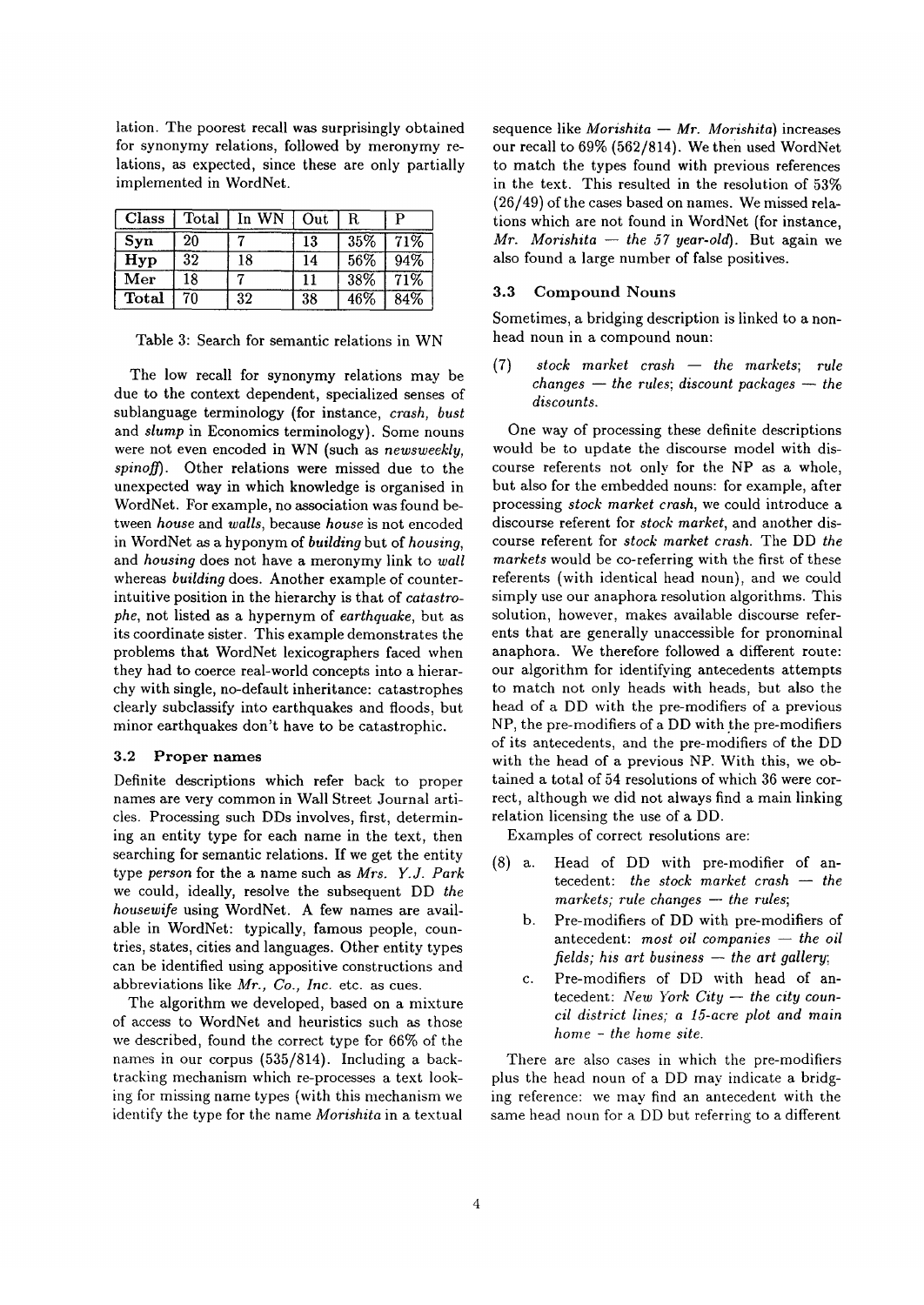entity, this being signalled by the pre-modification. Some examples:

 $(9)$  the company's abrasive segment  $-$  the engi*neering materials segment; Italy's unemployment rate -- the southern unemployment rate; Pinkerton -- the new Pinkerton; increases of 3.9 ~ -- the actual wage increases may have been bigger.* 

Our previous heuristics for treatment of premodifiers in anaphoric resolution handled the first two examples correctly (Vieira and Poesio, 1997): as they present different pre-modifiers we did not treat them as anaphoric in the first version of our system. Such cases, as well as DDs modified by *new*  and *actual* (last two examples), may now be treated as bridging references<sup>9</sup>.

#### 3.4 Events

To process DDs based on events (situations or propositions), we are trying, as a first approach, to transform verbs into their nominalizations, and then looking for a relation in WordNet. Some nominalizations can be generated by general procedures or learned by means of a stochastic method: e.g., we could use WordNet's morphology component as a stemmer, and augment the verbal stems with the most common suffixes for nominalizations which could be kept in a list, like *-ment, -ion.* In our corpus, 17% (7/40) of the bridging references based on events are direct nominalizations of this type (for instance, *changes were proposed - the proposals).* 

Another 17% are cases in which knowledge of the semantics of the verb is necessary (as in *borrowed the loan).* The remaining 66% (26 cases) of bridging DDs based on events require inference reasoning based on the compositional meaning of the phrases (as in *It went looking for a partner - pitching the prospect);* these cases are out of reach just now, as well as the cases listed under "discourse topic" and "inference".

## **4 Restrictive Post-modification as**  Anchors

Whereas the problem of finding the appropriate textual anchor for bridging descriptions requires knowledge inference and reasoning, DDs with restrictive post-modification give the reader both anchor and description in the same expression. As Hawkins points out (Hawkins, 1978):

... first mention uses of *the* with both referent establishing relative clauses and associative clauses are not essentially different from the other uses mentioned in the last section (Hawkin's associative uses/our bridging uses). The only difference is that. in the latter uses set identification and the locatability of the referent were possible on account of previous triggers, whereas it is now function of the modifier itself to provide the information which makes set identification and location possible-(parentheses ours).

This could be seen as an advantage, as we directly find the anchors of these DDs. They are quite common uses of DDs, but not much attention has been devoted to them as a special case of anchor linking relations. The main problem for these cases is to find out their links, which is also a remaining problem for our proposals of anchor identification throughout the paper.

The head noun of a DD and its modifier may be related in different ways, as shown by the examples:

(10) *the number of job seekers; the anthers of the plant; the ideal of a level playing field; the flip side of the Stoltzman personality.* 

In some cases, the relation between noun and complement seem to be looser than the relations for bridging descriptions. Sequences such as *the laws of heredity; the cost of the plan* are acceptable, whereas  $heredity - the laws; the plan - the cost are unlikely$ to occur. On the other hand, bridging such as *the*   $house - the kitchen; the firm - the owners are as$ acceptable as *the kitchen of the house; the owners of the firm.* Some proposals of a systematic treatment for the identification of anchor linking relations for bridging DDs are (Heim, 1982; Barker, 1991; Poesio, 1994; Strand, 1997).

### **5** Discussion

We presented our most recent results concerning the resolution of bridging descriptions. We identified different types of bridging descriptions, and we proposed a treatment for each of them separately.

We presented some preliminary experiments with WordNet. Our experience was mixed. WordNet was useful in determining the type of entity for some of the proper names in our corpus, typically cities, states and countries. On the other hand, WordNet proved to be unreliable for the automatic identification of possible link relations, as too many false positives were found. A 'blind' WordNet search for semantic relations is also very expensive computationally. A mechanism for focus tracking (Grosz and

<sup>&</sup>lt;sup>9</sup>This idea is not implemented yet.